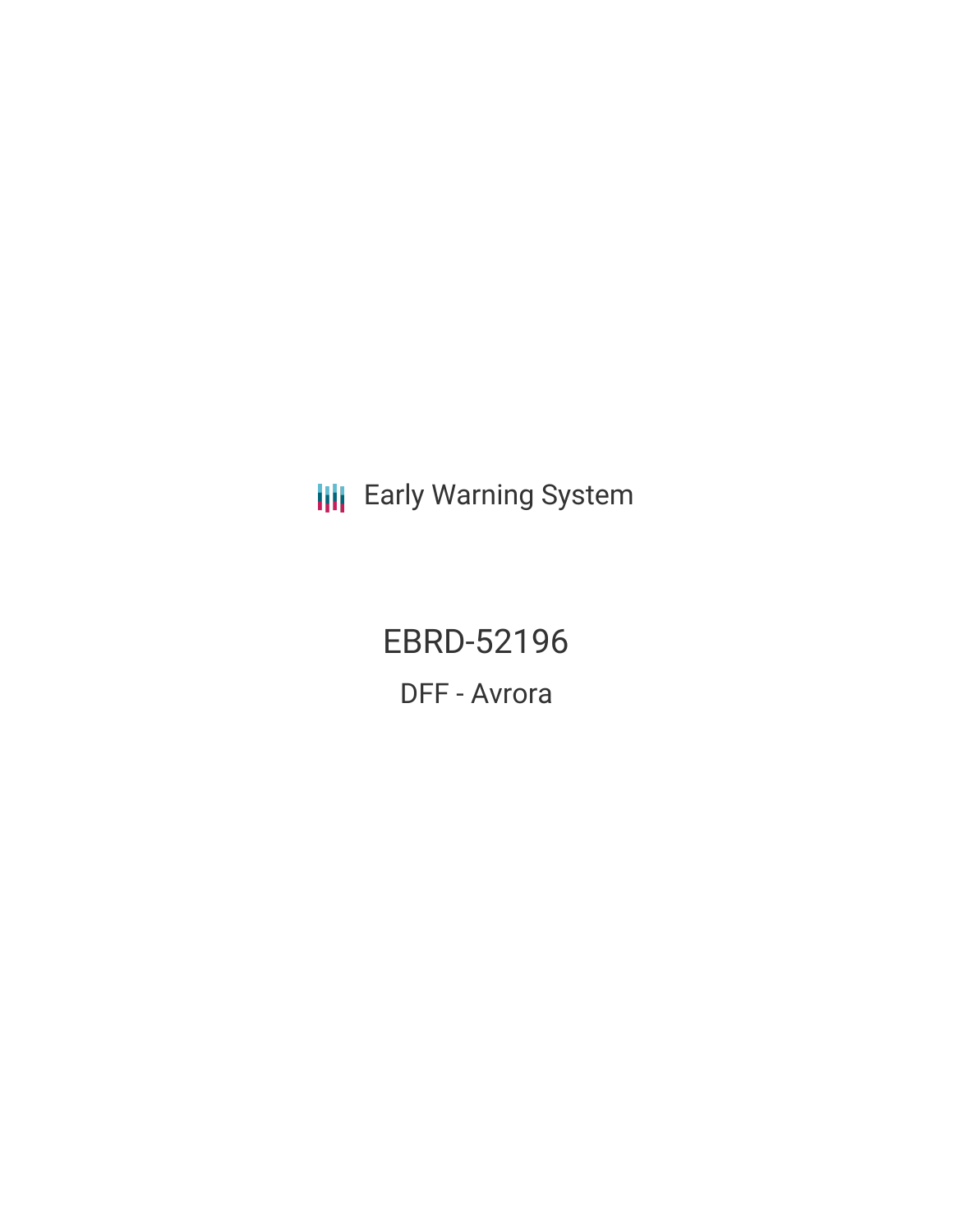

## **Quick Facts**

| <b>Countries</b>               | Azerbaijan                                              |
|--------------------------------|---------------------------------------------------------|
| <b>Financial Institutions</b>  | European Bank for Reconstruction and Development (EBRD) |
| <b>Status</b>                  | Approved                                                |
| <b>Bank Risk Rating</b>        | B                                                       |
| <b>Voting Date</b>             | 2021-03-16                                              |
| <b>Borrower</b>                | AVRORA LLC                                              |
| <b>Sectors</b>                 | Industry and Trade                                      |
| <b>Investment Type(s)</b>      | Loan                                                    |
| <b>Investment Amount (USD)</b> | $$29.81$ million                                        |
| <b>Project Cost (USD)</b>      | $$33.34$ million                                        |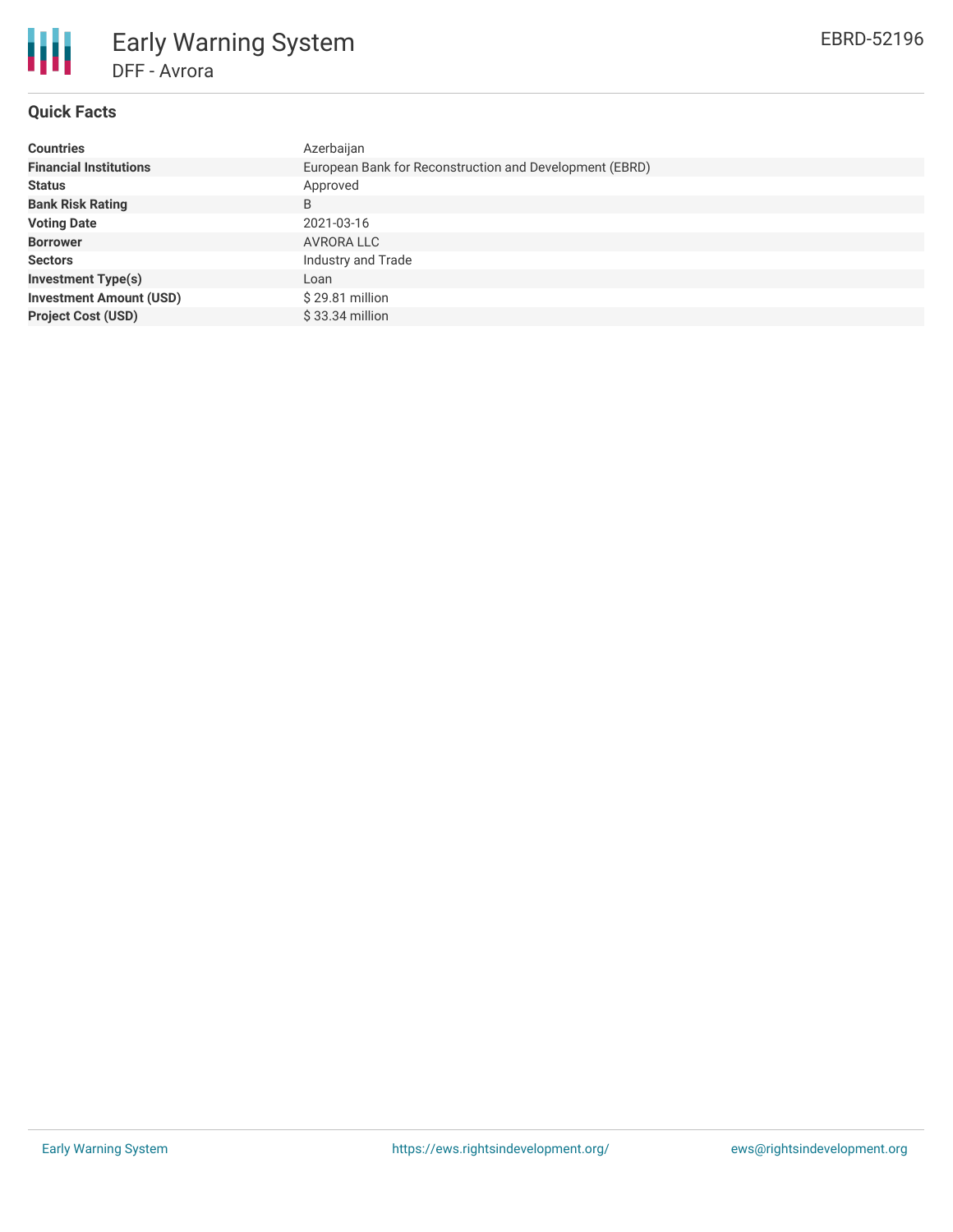

# **Project Description**

According to the Bank's website, the project provides funding to the Avrora LLC to finance the new pasta production and biscuit, cake and feed business lines.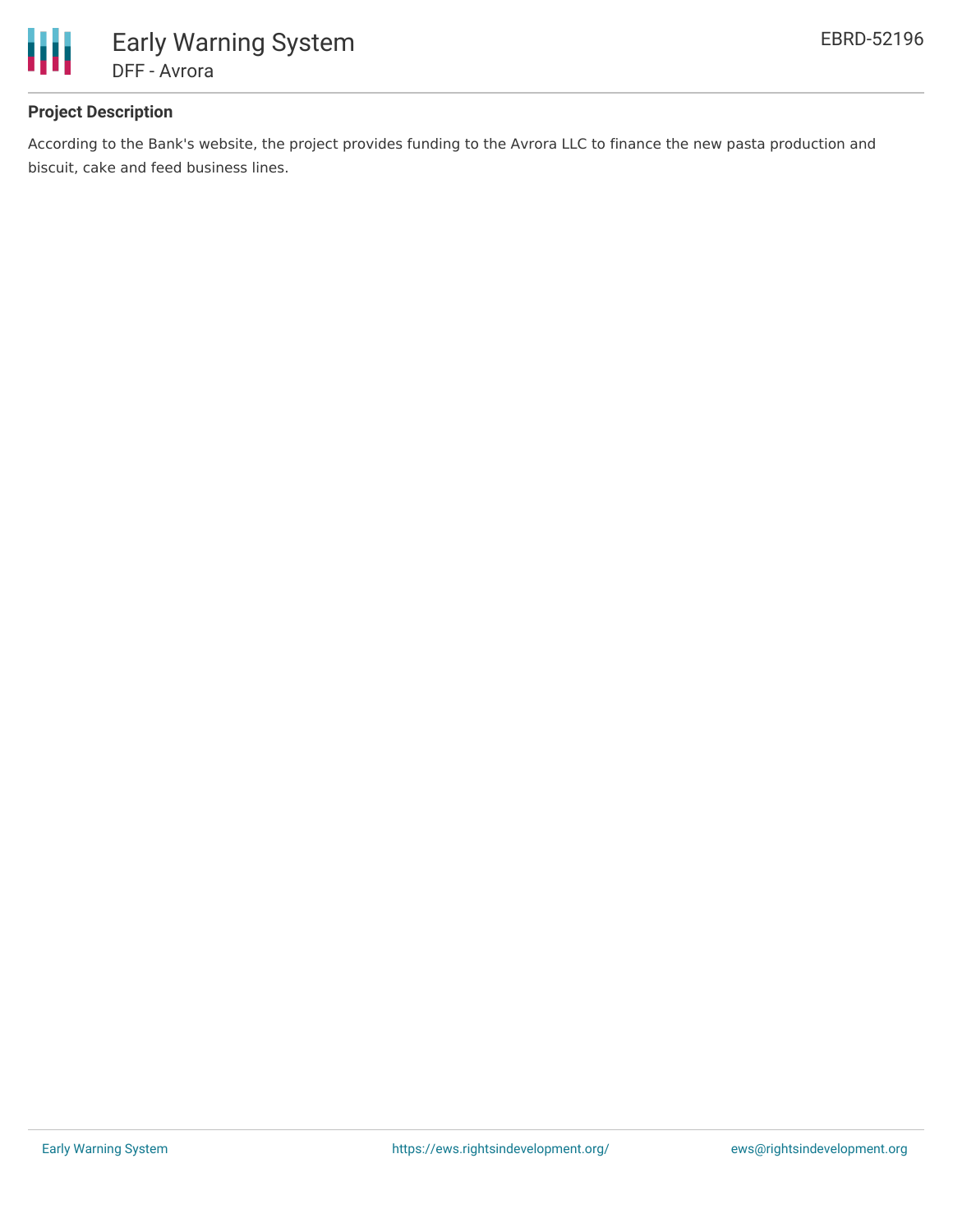

#### **Investment Description**

European Bank for Reconstruction and Development (EBRD)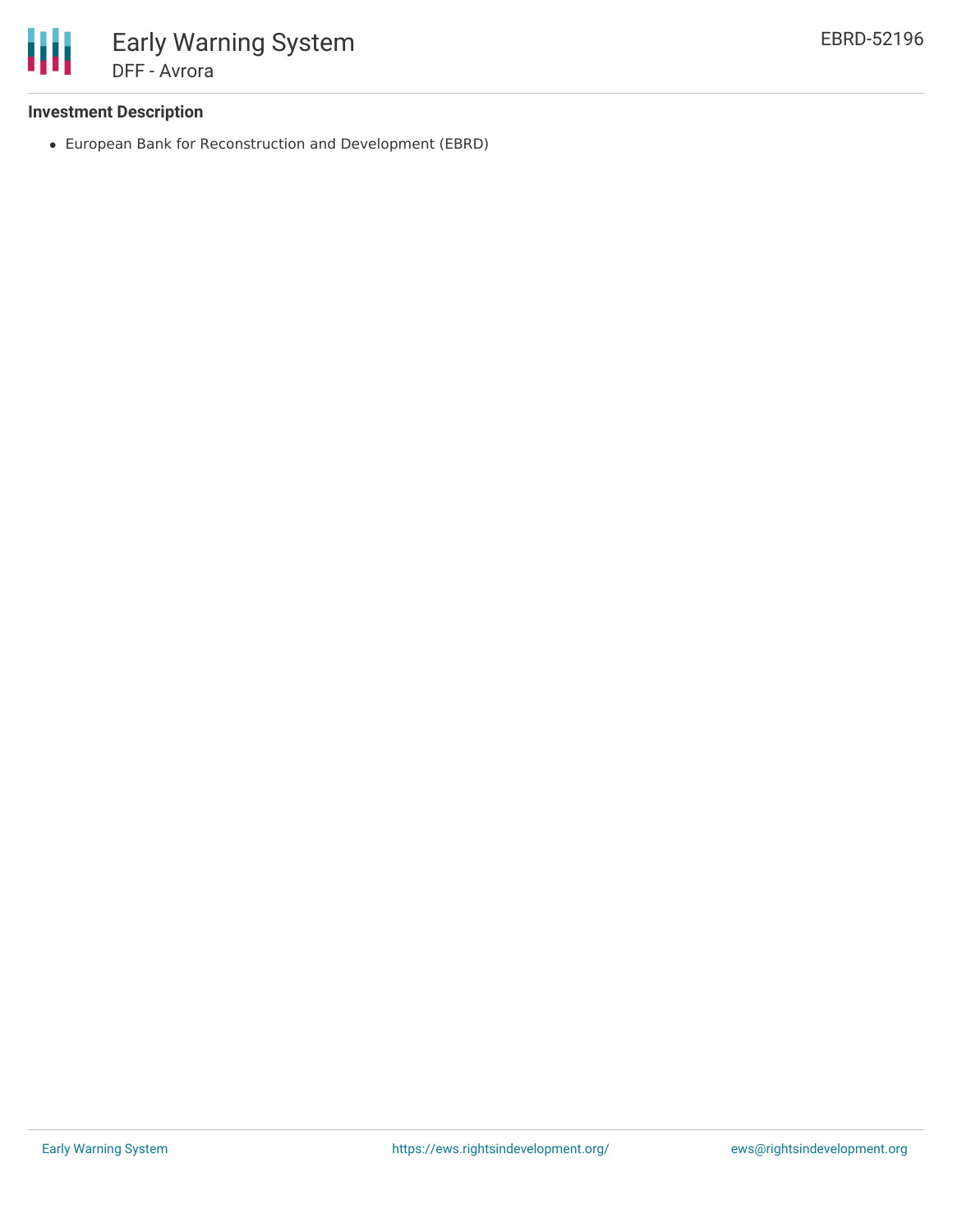

### **Private Actors Description**

Avrora is one of the leading distributors of FMCG products and a manufacturer of food and beverages in Azerbaijan, fully owned by Mr. Jeyhun Abbasov.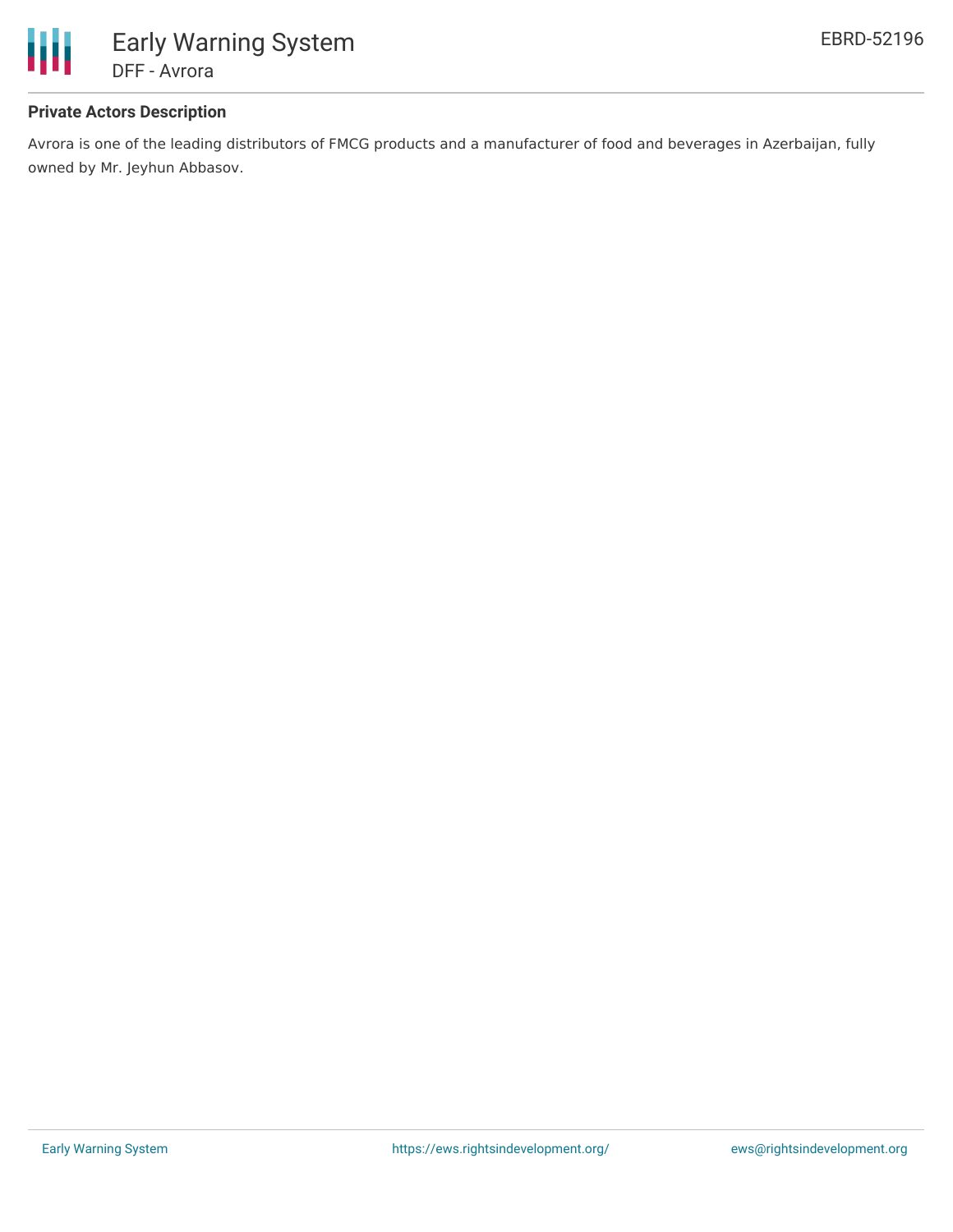

| <b>Private Actor 1</b> | <b>Private Actor</b><br>Role | <b>Private Actor</b><br>Sector | <b>Relation</b>          | <b>Private Actor 2</b> | <b>Private Actor</b><br>2 Role | <b>Private Actor</b><br>2 Sector |
|------------------------|------------------------------|--------------------------------|--------------------------|------------------------|--------------------------------|----------------------------------|
| . .                    |                              | $\overline{\phantom{a}}$       | $\overline{\phantom{a}}$ | Avrora LLC             | Client                         | Industry and Trade               |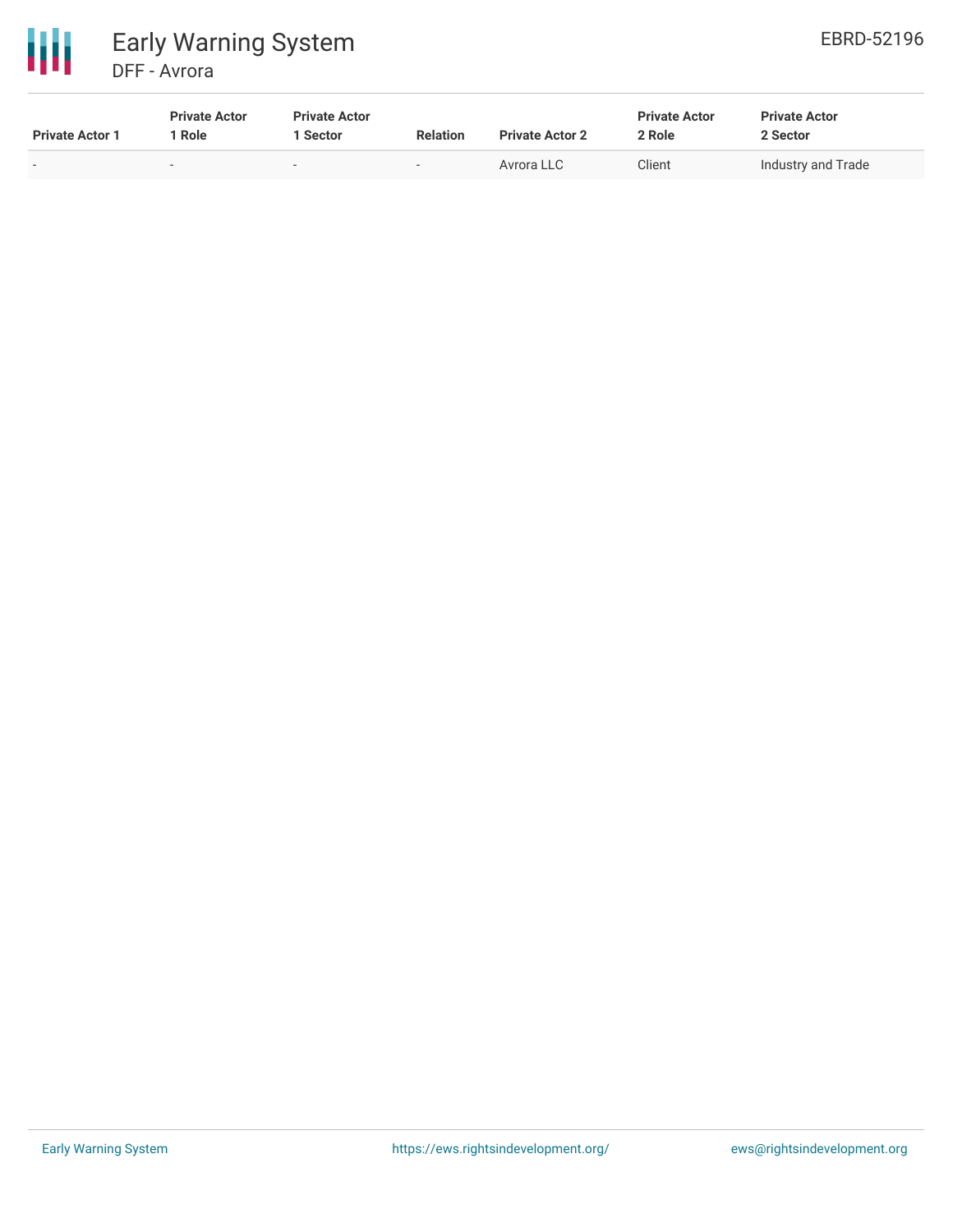

## **Contact Information**

PROJECT CONTACT INFORMATION

Serkhan Rahimli s.rahimli@avrora.az 994 12 310 22 59 www.avrora.az Alasgar Qayibov street 10Q STN Business Centre AZ1108

#### ACCESS TO INFORMATION

You can request information by emailing: accessinfo@ebrd.com or by using this electronic form: https://www.ebrd.com/eform/information-request

#### ACCOUNTABILITY MECHANISM OF EBRD

The Project Complaint Mechanism (PCM) is the independent complaint mechanism and fact-finding body for people who have been or are likely to be adversely affected by an European Bank for Reconstruction and Development (EBRD)-financed project. If you submit a complaint to the PCM, it may assess compliance with EBRD's own policies and procedures to prevent harm to the environment or communities or it may assist you in resolving the problem that led to the complaint through a dialogue with those implementing the project. Additionally, the PCM has the authority to recommend a project be suspended in the event that harm is imminent.

You can contact the PCM at: pcm@ebrd.com or you can submit a complaint online using an online form at: http://www.ebrd.com/eform/pcm/complaint\_form?language=en

You can learn more about the PCM and how to file a complaint at: http://www.ebrd.com/work-with-us/project-finance/projectcomplaint-mechanism.html